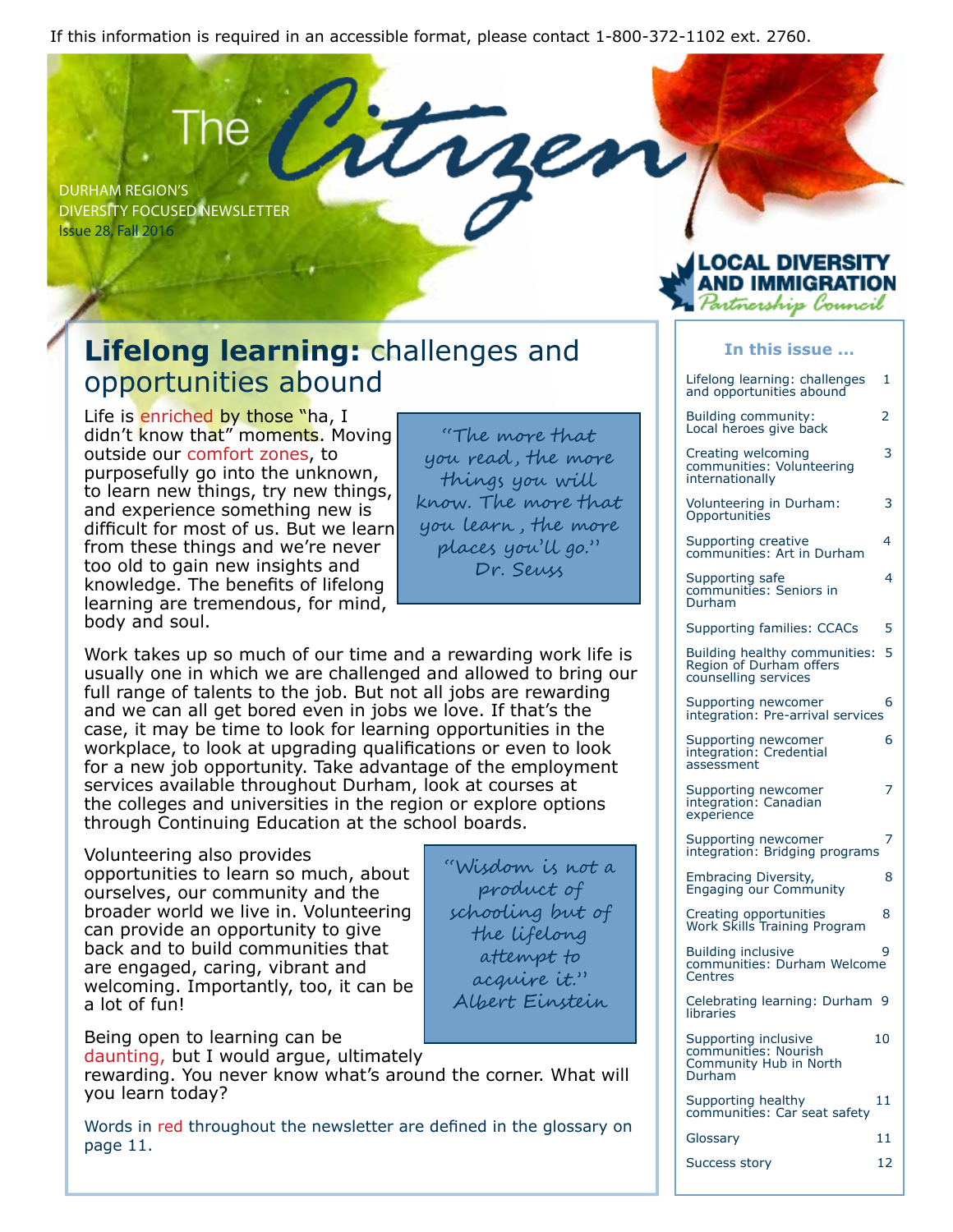#### **Building Community:** Local heroes give back

Many people in Durham will recognize the woman in the centre of this photo. Adolphine Mukamanzi is the Community Liaison contact for Conseil scolaire de district catholique centre-sud (the French Catholic School Board) in Durham. In October, she will be taking a leave from her job to dedicate some time to a project she and two friends started a few years ago. This is their story.

#### **The Project**

In December 2011, Noreen Barbe, Adolphine Mukamanzi and Marie Ntaganda travelled to Rwanda.



During their stay, they visited the village of Kavumu, where children and parents came to welcome them. During their conversation, the parents mentioned that their children travelled two hours to get to the closest school every day, which was particularly hard for the younger children. The parents were asking for help to build a school in their village.

When they returned to Canada, the three women could not stop thinking about the children of Kavumu and they decided to put together a team to start raising money to build a school in the village. It was at this time that the Le chemin de la lumière/Inzira y'Urumuri project was born.

Inzira y'Urumuri approached L'AMIE, an organization which has been helping young children in developing countries for over 40 years, specifically in Rwanda for the last 10. They agreed to sponsor the project and manage the funds collected for the school. This partnership will allow a vast improvement to the quality of life of the Kavumu children.

The project goals in Rwanda are to build a primary school (kindergarten to grade 9) for Kavumu children, to foster growth and education for the children of the village, to give the children a chance to have a better future and hopefully, in turn, also become agents of change in their communities. The project goals in Canada are to involve youth and other members of the community in raising funds for a worthy cause, while also offering them an opportunity to practice sharing, solidarity and leadership skills.

For more information about the project and to track the progress of the building (and to see what Adolphine is up to!), visit the project Facebook page w.facebook.com/lechemindelalumiere and follow them on Twitter @cheminlumiere.





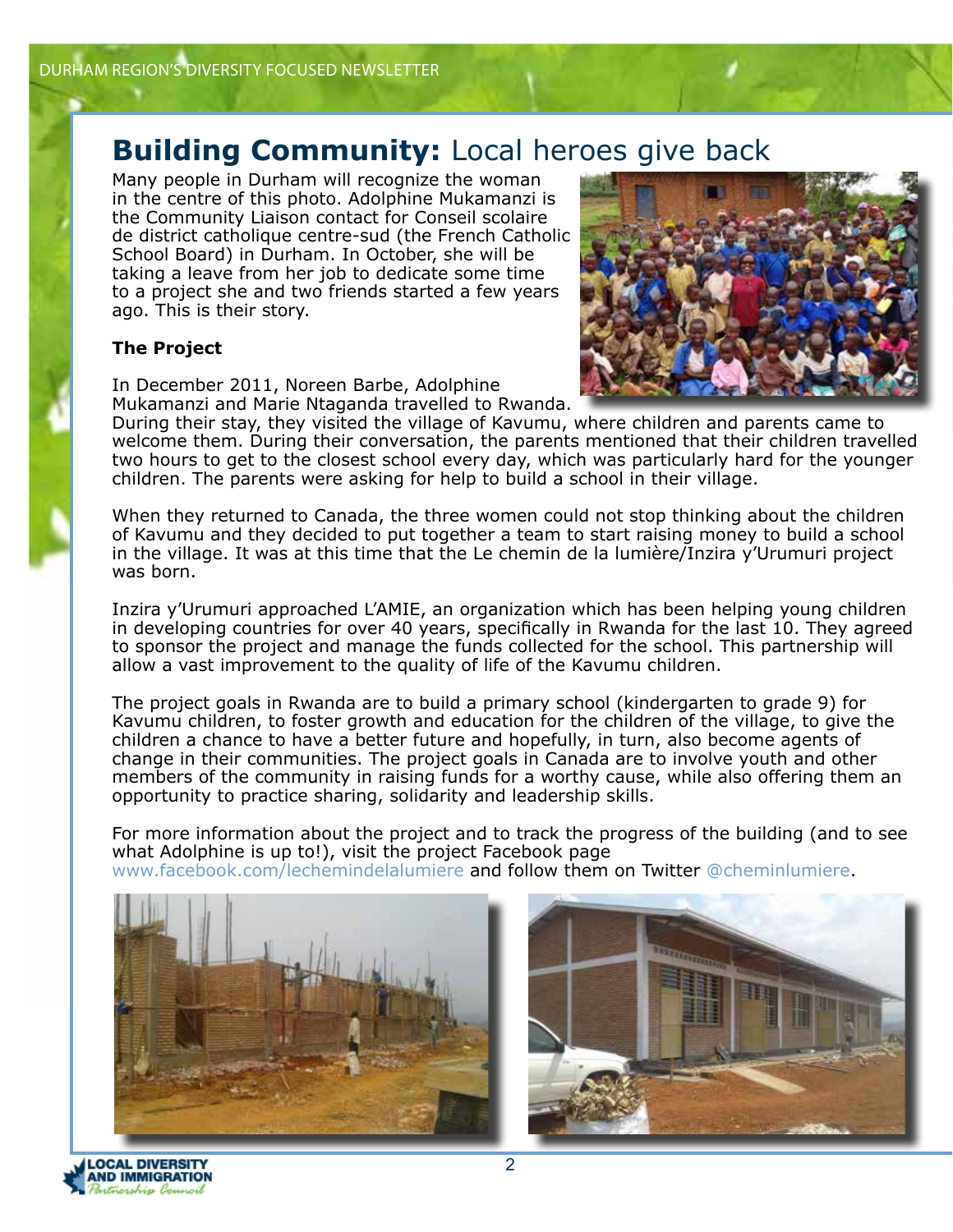# **Creating welcoming communities:** Volunteering<br>internationally internationally



In his own words, Grant Sigsworth tells us his story. A Whitby resider<br>who retired from a career in international development, Grant writes In his own words, Grant Sigsworth tells us his story. A Whitby resident about his nearly two weeks last May as a volunteer in the Moria detention centre. The centre houses 3500 refugees and migrants on Lesbos, a Greek island where over a half million persons of 20+ nationalities arrived by dinghies across the 6 km strait from Turkey during 2015 and early 2016. On March 20, the EU and Turkey agreed to halt the traffic.

The Citrae

Volunteering in Lesbos appealed to my interest, experience, and heritage. I've enjoyed travelling worldwide, for business and adventure, and lived overseas. I volunteer in Durham in church and community, and have joined or organized personally rewarding volunteer teams, Quebec flood relief, Mississippi post-Katrina relief, and overseas work teams including after Haiti's earthquake. Media reports of Lesbos as ground zero for thousands of refugee boats repeatedly caught my attention. My interest

os as ground zero for<br>my attention. My interest<br>ency (where friends work) could channel the to a camp on Lesbos. The tasks would be straightforward and within my<br>senior-age capabilities. When I remembered my ancestors who left Germany (17th century)<br>to be accepted by Britain as penniless migrant was heightened upon learning that an Oshawa-based missions agency (where friends work) could channel me to a camp on Lesbos. The tasks would be straightforward and within my to be accepted by Britain as penniless migrants and Loyalist ancestors routed off their Pennsylvania farm (1776), a strong sense arose that Lesbos was MY time, MY place to "give back", even modestly, to today's refugees.

Lessons from Lesbos? Winsome friendliness, caring attitudes, the smallest offer of respectful assistance are invariably welcomed by those (at home or abroad) in distress, at risk, hearing little but rumours and unmet promises, caught up in circumstances beyond their control. Advice? Be open to volunteering opportunities, go looking for them (for Greece refugee camps: www.samosvolunteers.wordpress.com, www.eurorelief.net/volunteer). Don't be immobilized by age or inexperience or cross-cultural differences: either not going at all or holding back after arrival. Engage!

# **Volunteering in Durham:** Opportunities

You can make a difference in Durham Region by volunteering some of your time and talent. There are many opportunities for service and there is sure to be one or more that will interest you. Everyone has something to contribute to volunteer service that not only makes your community a better place but also improves your connection to Durham Region.



Volunteering is a two-way street. It benefits the organization or cause and the volunteer who makes the effort. This can be especially true for volunteers who are relatively new to a community. For in the act of volunteering the volunteer is drawn together with others, who in a shared effort, are helping to improve the community. By doing so, they create opportunities for themselves to learn about their new surroundings and importantly, to expand their network of contacts.

For more information about local volunteer opportunities, visit Information Durham at www.durham.cioc.ca/volunteer.

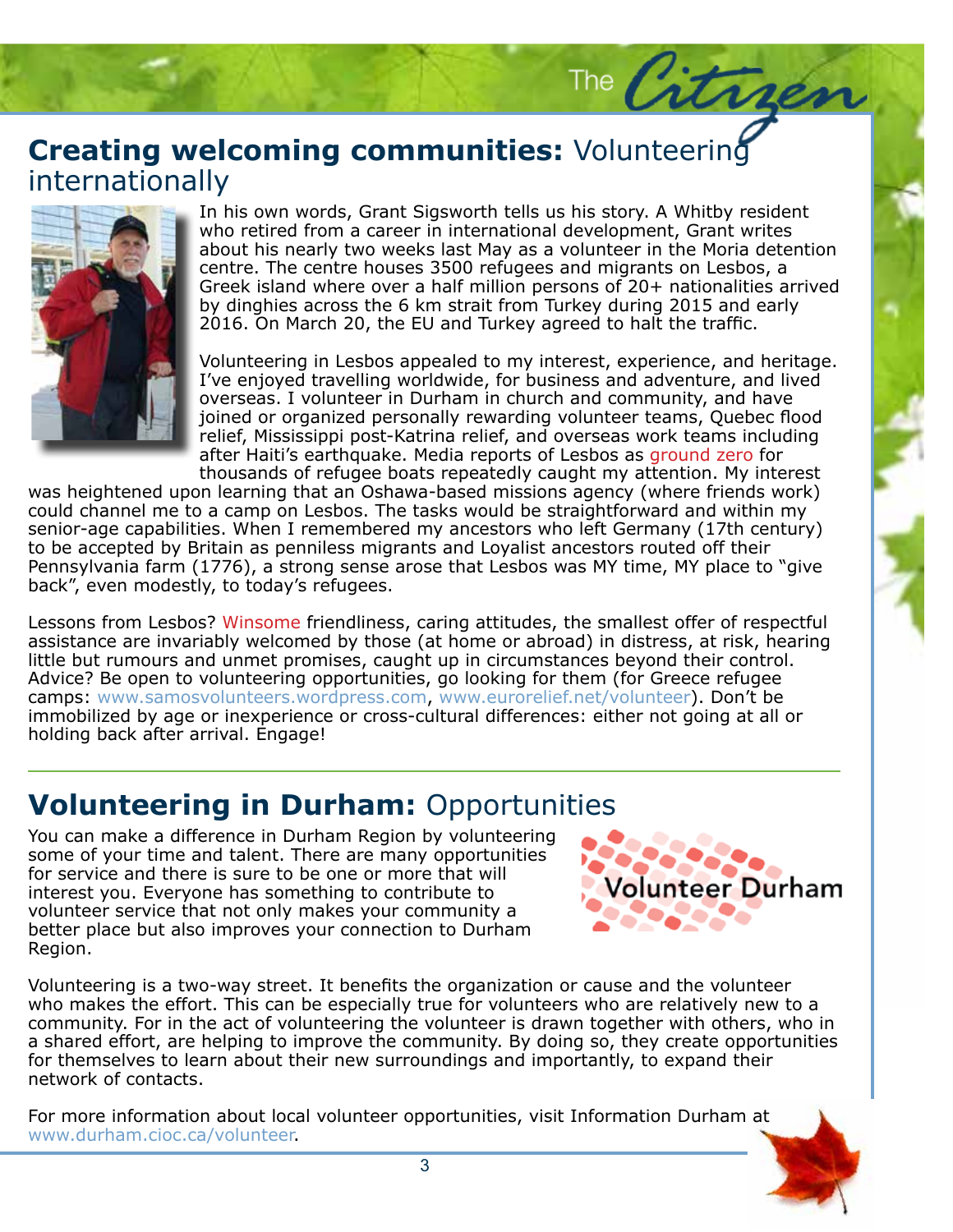#### **Supporting creative communities:** Art in Durham

A stunning new art project was recently unveiled at the new Fairview Lodge in Whitby. During the course of approximately nine months, Art With a Heart worked with local seniors and the community to create The Legacy Project, a series of mosaics in the gardens off the café at Fairview. The mosaics combine the voices, memories and stories of residents and their families into beautiful visual representations made of thousands of tiny tiles. The mosaics were designed around unique themes which were identified in inter-generational workshops that brought residents, family members and local artists together. The themes of gardens, recreation, traditions, immigration/Canada/ travel, passing of time/changing of the seasons/handing down stories are all beautifully expressed in these gorgeous works.



It is important to connect and to create meaningful discussion around history and memories from people's lives and Art With a Heart executive director/artist at large Sheri Gundry noted how important it is to have the voices and stories of people's lives listened to and appreciated. This project allowed for residents to share and document the thoughts and memories that are meaningful and important to them with their families and with the community. For more, visit the YouTube video documenting the project at www.youtu.be/pFl8qJKFajI.

# **Supporting safe communities:** Seniors in Durham



Seniors are the foundation of our communities. They deserve dignity and respect and nothing less. Since the early 1990s, Durham Elder Abuse Network (DEAN) has worked with community partners and agencies to ensure the issues surrounding seniors safety and elder abuse are brought to light. DEAN is comprised of more than 60 individuals, both for-profit and not-for-profit agencies, organizations, health care sector workers and justice partners. The group is a strong advocate for seniors' issues and rights.

In the past, the network has hosted education events for seniors as well as health care professionals, obtained grants to raise awareness in Durham about elder abuse, offered a place to share difficult cases and consult

amongst professionals to problem solve. Most importantly, DEAN is able to help seniors who are victims of abuse, through generous donations and financial support.

This year we are very excited to work with Durham Regional Police to offer our very first Senior Safety Calendar. Officers were matched up with seniors within our communities in an attempt to highlight important and relevant safety information. The calendars are free for any senior in Durham. They are available through most of our member organizations.

It is estimated that 10 per cent of older adults will experience one or more forms of abuse at some point during their senior years. Those who work in the field think that is much higher. It is important for our seniors as well as our health care professionals to be aware that they are not alone. There are resources out there for you if you need them, there is a response available to you in Durham if you require it and there are dedicated professionals there to address your questions and concerns.

For more information, please visit the DEAN website at www.durhamelderabusenetwork.ca.

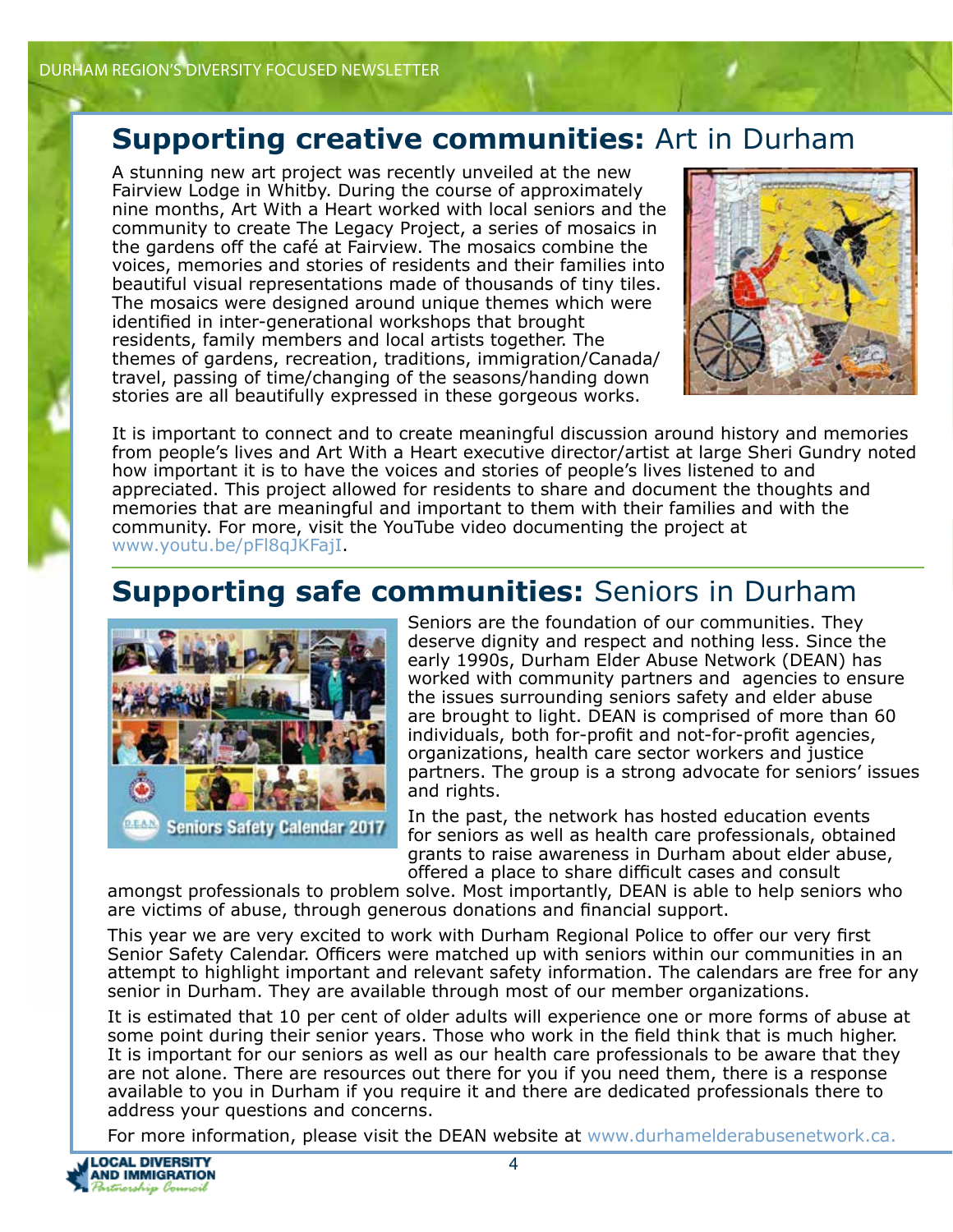#### **Supporting families:** Community Care Access Centre is for everyone! for everyone!

A recent study found that newcomers are less likely to<br>use agencies for family support than other community A recent study found that newcomers are less likely to members. It's unclear why this is the case, but community supports are available to all members of the community, and often provide multi-lingual and culturally appropriate services. CCAC is one of those crucial services all newcomers should know about.



The Citro

The Central East Community Care Access Centre (CCAC) is one of 14 CCACs that work in communities across Ontario to connect people with quality in-home and community-based health care. They work to ensure patients receive the care they need when they need it. They provide information, direct access to qualified care providers, and many comprehensive services to help people come home from the hospital sooner or live independently at home longer.

licated. The CCAC helps<br>stand their options and get<br>ildren with special health Finding and accessing care can sometimes be confusing and complicated. The CCAC helps people find their way through Ontario's health care system, understand their options and get the highest quality care possible. They help people from school children with special health needs to seniors needing health services at home or admission to a long-term care home.

needs to seniors needing health services at home or admission to a long-term care home.<br>Every day in communities across the province, nurses, doctors, therapists, personal support workers, CCAC Care Coordinators, CCAC Direct Clinical Nurses and others work together to provide better quality of care for patients. The CCACs work as a team along with health care partners to transform our health care system in order to deliver the health care that people need.

To reach CCAC, please call 1-800-263-3877 or visit www.healthcareathome.ca/centraleast.

### **Building healthy communities:** Region of Durham offers counselling services



Newcomers to Durham Region are faced with many changes and challenges as they adjust to their new community. Certified counsellors at the Region of Durham are here to help! The Region provides individual, couple, family and group counselling to Durham Region residents through its Social Services Department, Family Services Division.

Counselling can help clients see things more clearly while they focus on feelings, experiences or behaviour, with the goal of positive change. During a counselling session, people are able

to discuss their problems and any difficult feelings they encounter in a safe, confidential environment. Counselling services can address a number of issues, such as: stress, trauma, workplace violence or conflict, substance abuse, anger, anxiety, depression, budgeting, selfesteem, bereavement, family conflict, separation or divorce, abuse or violence, parenting, addiction, or caring for elderly parents. Family Services uses a short-term counselling model of 12 sessions.

Counselling services are available to adults and children age six or older. For more information, or to register for counselling, please call the Family Services' Centralized Intake Line at 905-666-6240 (or toll-free at 1-866-840-6697). For more information about the Region of Durham's programs and services, please visit www.durham.ca.

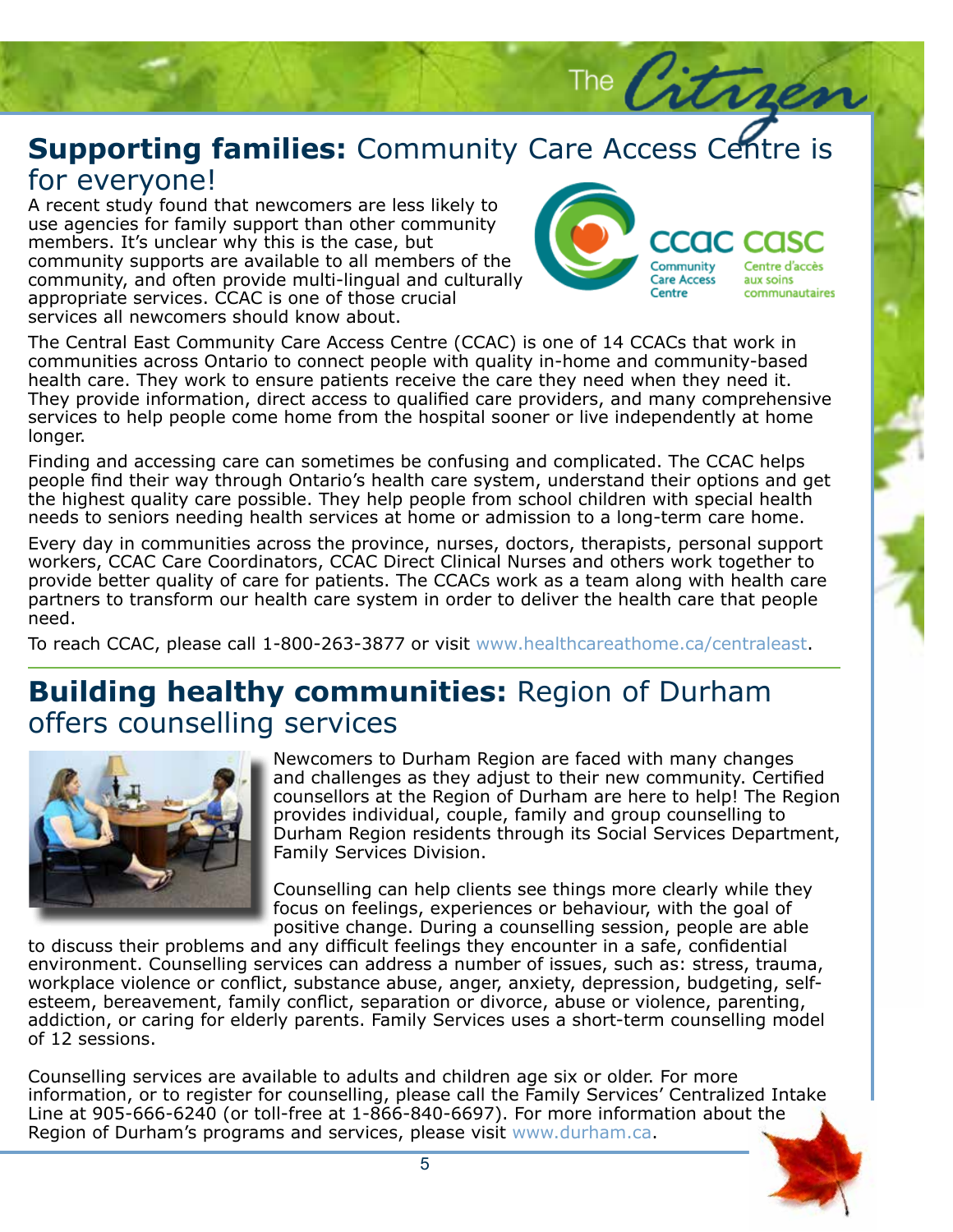#### **Supporting newcomer integration:** Pre-arrival services

Newcomers often say that they wished they had had more information prior to arriving in Canada. The federal government has increased pre-arrival services for those selected to immigrate to Canada. Services are free and can be accessed online and in-person. To be eligible to use the service you must have received a Confirmation of Permanent Residence (COPR) letter, OR a notification about a positive eligibility decision on your application from the Department of Immigration, Refugees and Citizenship Canada (IRCC), and be outside Canada.



| Living in Canada                                                                                                                                                                                                                                                         |     |                                                                   |
|--------------------------------------------------------------------------------------------------------------------------------------------------------------------------------------------------------------------------------------------------------------------------|-----|-------------------------------------------------------------------|
| \$500 resolutions at Constitutions offered the Association and any other that of the original in colour to the association<br>(We have a 4 paid was to the                                                                                                               |     |                                                                   |
| more than the country                                                                                                                                                                                                                                                    |     | <b>Constitution of the </b><br><b><i><u>START COMPANY</u></i></b> |
| out settlement plan                                                                                                                                                                                                                                                      |     |                                                                   |
| com en quel-bonning, list extra movement des dans also altra travellas de cal. e conseil en                                                                                                                                                                              |     |                                                                   |
| indeednes                                                                                                                                                                                                                                                                |     | <b>ENGINEERS</b>                                                  |
| and stations and plant. This will have you get the bank committee shall one grow more the for-<br><b>Palestonia For Lettre Vales</b>                                                                                                                                     |     | <b>Basi certifica</b>                                             |
| The special entered, after their in bestimal climate why checkens for space first final services positive interesting an outfrom online<br>cannot referred in the control of the control of the control of the control of the control of the anti-<br>Sen an a sign some | s   | <b>New York weeks</b>                                             |
| (b) in applicated stressly that partners is rise. It has been this program it pain translation for the money.<br>ally worth the able of comm back to unturn providers and indicated to most country.                                                                     | ۰   | less fact membe                                                   |
| THE RESIDENCE OF A PARTICULAR CONTROL COMPANY                                                                                                                                                                                                                            |     | 423.453<br>Carlott, land, Hills)                                  |
|                                                                                                                                                                                                                                                                          | ×   | <b>ARCHERENCE</b>                                                 |
|                                                                                                                                                                                                                                                                          |     | Limaxios                                                          |
|                                                                                                                                                                                                                                                                          | 133 | <b>LEARNER</b>                                                    |
|                                                                                                                                                                                                                                                                          |     |                                                                   |
|                                                                                                                                                                                                                                                                          |     | Inautrici                                                         |

The IRCC website includes an online directory of services that you can access according to where you plan to settle (city or province) or by your profession. Services include understanding life in Canada, finding a job, and accessing other settlement services once you have arrived. Again, there is no cost to access these services. Visit www.cic.gc.ca/english/newcomers/ before-services.asp.

Living in Canada is an excellent resource for those immigrating to Canada. The site asks you to answer some preliminary questions so the database can develop a customised settlement plan specifically

tailored to your needs. For more information, visit www.cic.gc.ca/lctvac/english/index.

#### **Supporting newcomer integration:** Credential assessment



Educational requirements are different for every profession and trade in Ontario. Some professions stipulate where and how international credentials are to be evaluated, so it is best to find out what is required in your field before having your credentials assessed. There are a variety of organizations that can assist with the process of getting your foreign credentials assessed and translated into their Ontario equivalents.

In Ontario, there are two types of occupations: regulated and non-regulated. The regulated professions (for example, physicians, nurses, lawyers, and skilled trades such as plumbers and electricians) set their own

standards of practice in order to protect the public.

To determine if your occupation is regulated or non-regulated, visit the Working in Canada website (www.jobbank.gc.ca/home-eng.do?lang=eng). This site will help you identify the name of your occupation in Canada and give you important information about your profession in many regions of Canada, including job duties, skill requirements and wage rates.

For more information about having credentials assessed, visit the World Education Service (WES) website at www.wes.org/ca.

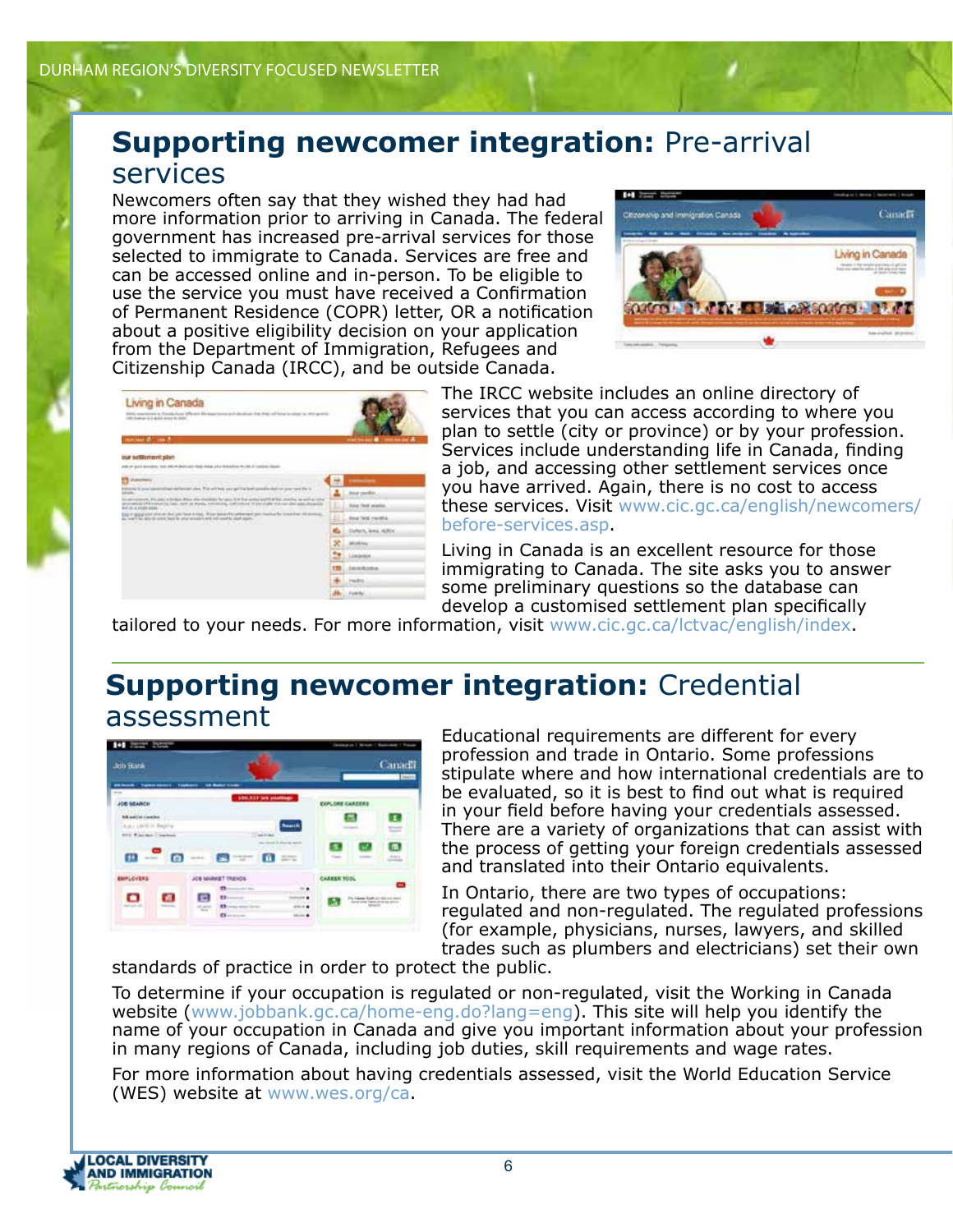# **Supporting newcomer integration:** Canadian<br>experience experience



Often, one of the biggest stumbling blocks for newcomers is finding work in their field. For many foreign trained professionals, this will mean re-qualifying in some way, or having to have their credentials assessed and formally

The Citries

recognized. It can be difficult to know where to start! Global Experience Ontario (GEO) offers information and services to help immigrants become licenced or certified to work in Ontario's regulated professions and skilled trades. GEO offers webinars and workshops on licensing in specific professions, as well as career maps, fact sheets and other resources, including academic credential assessment and bridging programs. For more information, visit www.ontarioimmigration.ca/en/geo/index.htm.

HealthForce Ontario's Access Centre for Internationally Educated Health Professionals (IEHPs) offers similar services to health care professionals. It provides profession-specific information sessions, referrals to upgrading courses and regulatory bodies and information about pursuing alternative careers in health care. Knowledgeable advisors work one-on-one with clients to review prior experience and explain the steps to qualification.

The Access Centre is funded by the Ontario Ministry of Health and Long-Term Care and all services are free of charge. To become a client, register online at the HealthForce Ontario website and follow the links to the Access Centre. For more information, visit www.healthforceontario.ca/en/Home.

# **Supporting newcomer integration:** Bridging programs

Bridge training programs help qualified internationally trained individuals move quickly into the labour market in Ontario. They assess your existing skills



and competencies, compared to Ontario employer expectations. They provide training and Canadian workplace experience without duplicating what you have already learned.

Some bridge training programs offer mentoring opportunities with established professionals to help you become certified or registered in your field.

Each bridge training program is different and may provide you with:

- An assessment of your education and skills.
- Clinical or workplace experience.
- Skills training or targeted academic training programs.
- Preparation for a licence or certification examination.
- Language training for your profession or trade.
- Individual learning plans to identify any added training you may need.

For details on all of the information above, as well as information on funding for bridging programs, please visit www.ontarioimmigration.ca/en/working/OI\_BRIDGE.html.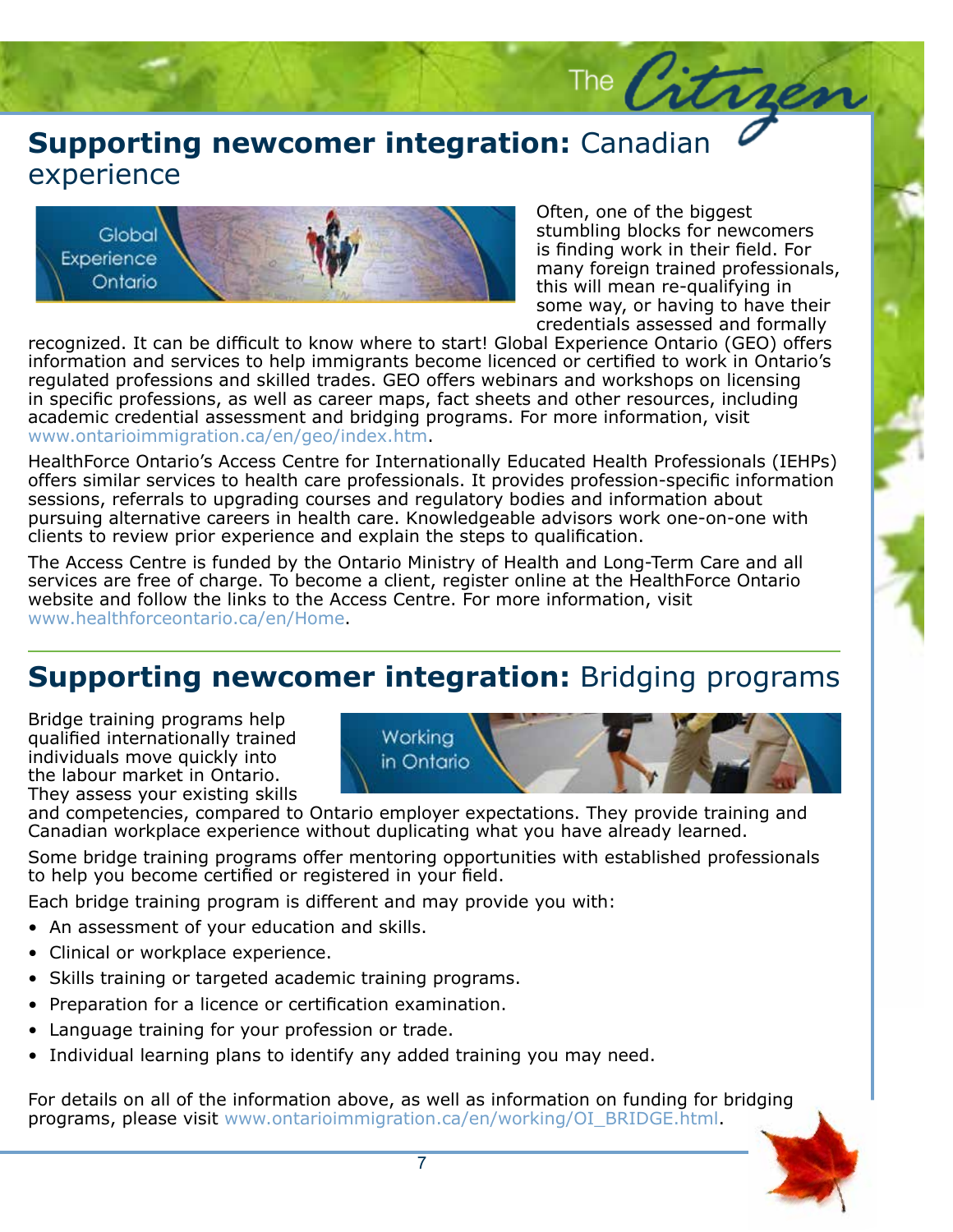### **Embracing Diversity, Engaging our Community:** Durham's First Municipal Diversity Conference

The Town of Ajax is excited about its Municipal Diversity Conference, which will be held on Oct. 22 at the Ajax Community Centre in the HMS Banquet Hall, beginning at 9 a.m. The goal of this conference is to provide an environment of shared learning on diversity and inclusion in Ajax. The conference is open to everyone, not just Ajax residents.



The featured speaker will be Michael Bach, Executive Director

of the Canadian Centre for Diversity and Inclusion (CCDI). Recognizing and appreciating that the community is ever-changing as it grows and evolves into one of the most diverse communities in the region, the theme of the conference is Embracing Diversity, Engaging our Community.

Through consultation and dialogue with Ajax residents and community organizations, a number of topics have been developed for the conference breakout sessions. These include diversity leadership, exploring race and culture, and understanding Aboriginal and/or Indigenous issues.

The conference will be a great experience for all attendees with dynamic speakers and takeaway learning. The Town of Ajax will also be presenting the draft phase two portion of its Diversity and Community Engagement Plan. You don't want to miss this one. Admission is FREE, lunch and refreshments provided. For more details, please visit www.ajax.ca/diversity.

#### **Creating opportunities:** Work Skills Training Program for newcomer youth



During the summer, an innovative program was run for newcomer youth at the Ajax Welcome Centre. Run by Agilec (and funded through Immigration, Refugees and Citizenship Canada), the Work Skills Training (WST) Program was designed to help newcomer youth gain handson skills and knowledge to become more competitive applicants for the Canadian workforce. The program attracted a total of 28 participants for the two-day workshop. Participants learned how to use a cash register, and serve customers effectively, in addition to learning about cultural competence, and Canadian health and safety practice and guidelines.

Participants also had the opportunity to self-reflect and create a personal vision board displaying their future career goals and aspirations. Youth also had the opportunity to ask employers questions at an employer panel discussion that was held during a networking lunch on the second day of the program. The WST program created an inviting environment for newcomer youth to openly share their workplace culture from back home, as well as learn about integrating into the workplace in their new home here in Canada.

We asked newcomer youth what they enjoyed the most. Here is what they had to say: "Learning how to use a cash register and how to deal with customers in different situations;" "Communicating with each other;" "I enjoyed the employers' panel and how they gave advice." For more information on other newcomer youth programs offered by Agilec, please visit www.agilec.ca/our-services/employment-services/newcomer-youth-services.

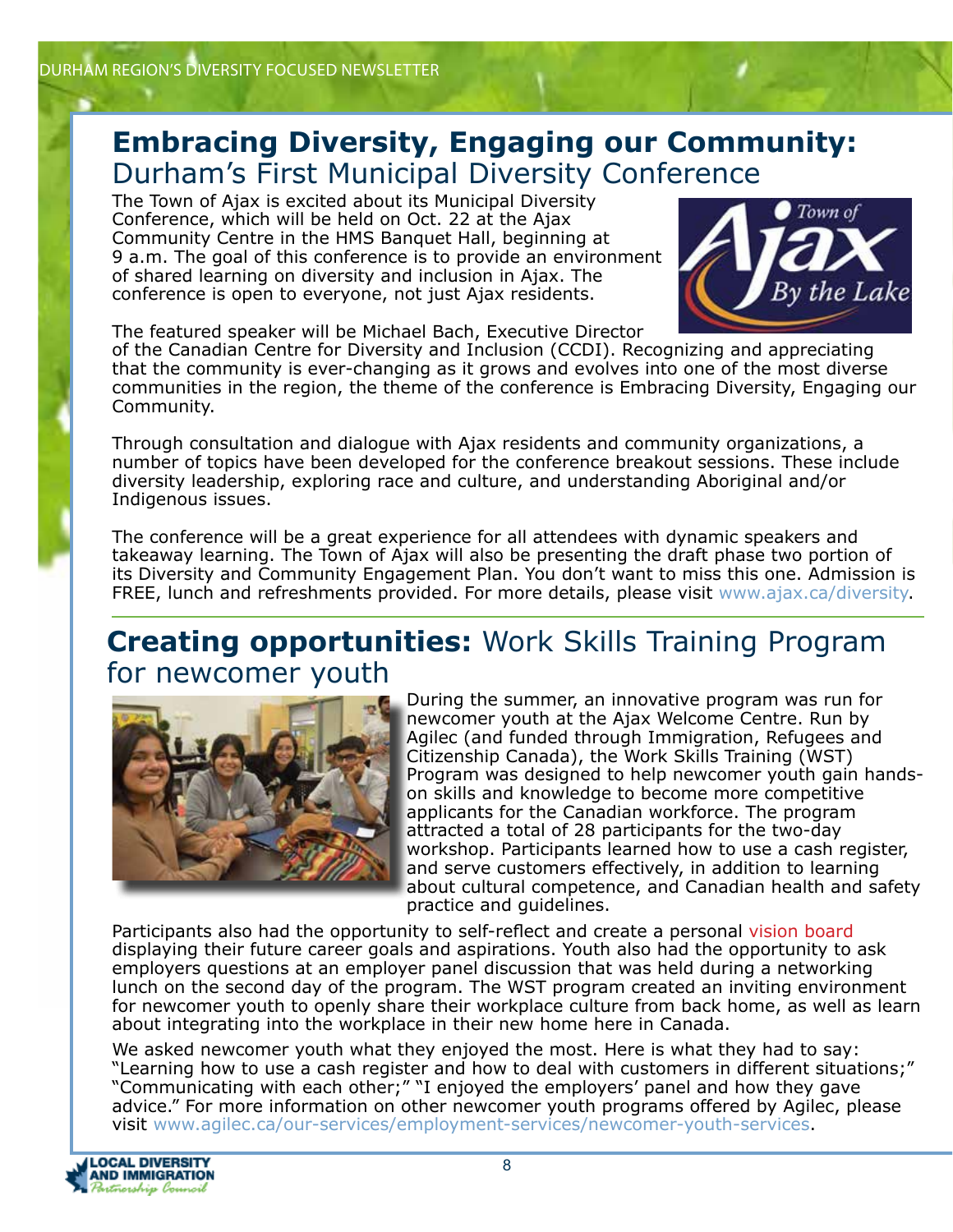# **Building inclusive communities:** Durham Welcome<br>Centres **Centres**

The vision of a one-stop shop to meet newcomer<br>settlement needs came to life in Ajax and Pickering in November 2011. Since the doors of the Welcome Centre Immigrant Services were first opened, the Welcome volutpat odio. Maecenas neque lacus, condimentum id, tristique sed, viverra et, newcomers who have chosen to make Durham Region their new home. The activities of the Welcome Centres align with and inform the community's commitment to diversity and inclusion in our community. The vision of a one-stop shop to meet newcomer Centres have met the unique and diverse needs of



The  $\beta$ 

and flexible in order to maintain our commitment to provide a safe, positive and inclusive<br>space. enim, tincidunt at, aliquet in, ultrices ut, leo. Sed condimentum vulputate libero. The Welcome Centres provide the essential tools needed to navigate a complex maze of available services, from gathering information, to developing English language skills, to<br>integrating economically and socially in a new community. The Welcome Centres are dynamic space. Ut hendre rit felixe eu tur available services; from gathering information, to developing English language skills, to

Newcomer chents access services at many points along their settlement journey. The<br>Welcome Centres are their "home away from home". Partners agree that as a collective of 40<br>service organizations, we have built our underst Newcomer clients access services at many points along their settlement journey. The service organizations, we have built our understanding of, and sensitivity to the newcomer experience. At the Welcome Centres and among our partners we have expanded programs and services to address the expressed and emerging needs of immigrants and their families.

As we continue to welcome newcomers to Durham Region, we invite you to join our fifth anniversary celebrations in November. Please visit www.welcomecentre.ca or call 1-877-761-1155 to begin your Welcome Centre experience.

# **Celebrating learning:** Durham libraries

Durham libraries offer a wealth of opportunities for learning. Read books, watch films, listen to music, attend discussion groups and lectures, learn a new language, practice an old language, create your own movie, tell your story, meet your neighbours and more, all available at your local library.

Public libraries are free in Ontario. To join the library, you need one piece of official identification and proof of address (for example, a telephone, electricity, gas, or cable bill). Children can get their own library card.

At your local public library, you can help your child succeed in school, learn about services for newcomers, get information about finding a job, borrow books, CD's and videos in many languages, use computers and access the internet, and have fun with your family.

Visit the library page for a list of Durham public library websites, as well as links to information about public libraries in Ontario in 18 languages at www.durhamimmigration >Learning >Library Programs.



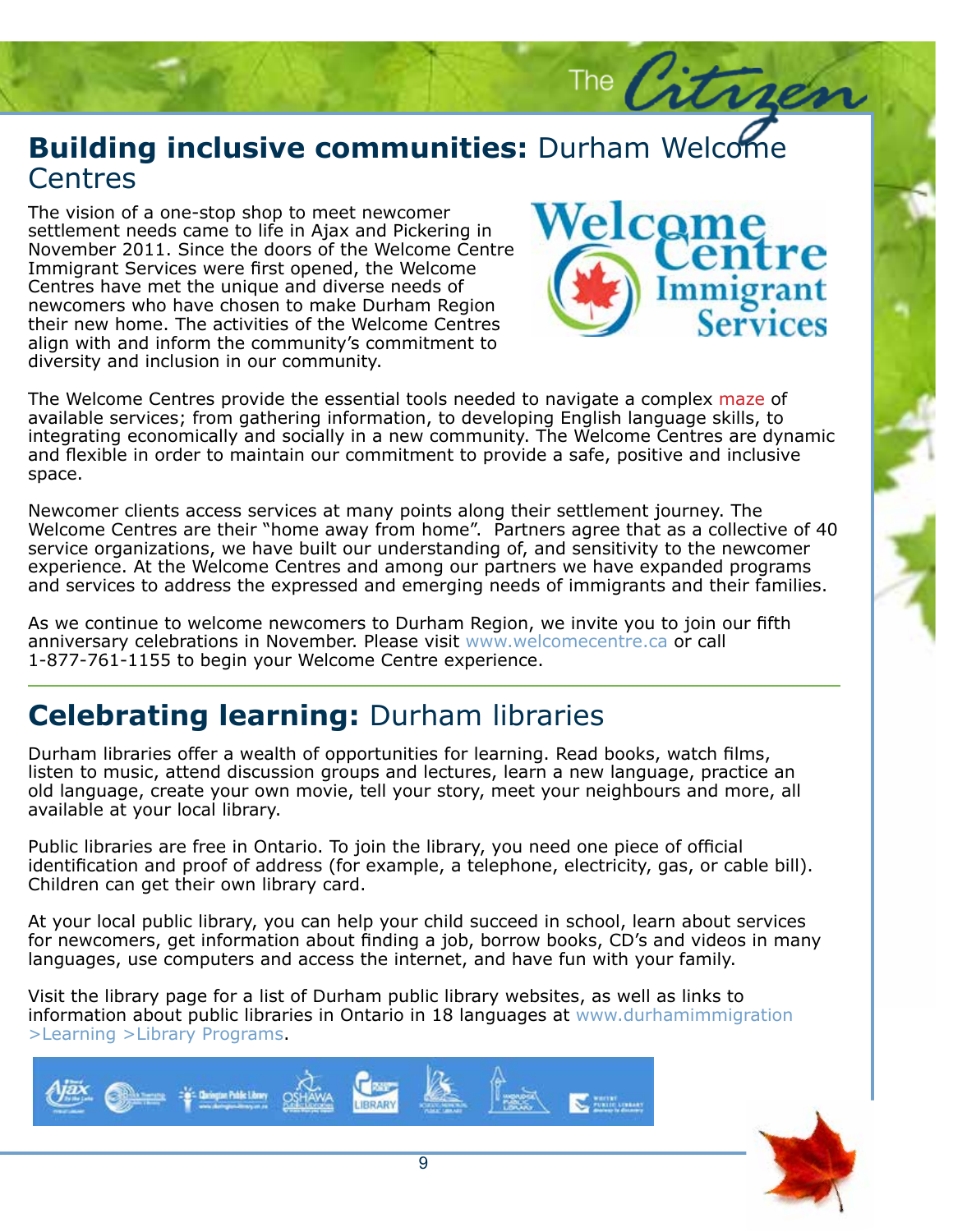#### **Supporting inclusive communities:** Nourish Community Hub in North Durham



As part of rural Brock Township, access to food, nutrition, budgeting information, and education can be a challenge. It was in recognizing this that the Nourish Community Hub was born, as an innovative grassroots centre that brings the community together to celebrate food and exchange knowledge and resources. Everyone is welcome!

This collaborative work space in Cannington is home to organizations catering to food and housing security, skills enhancement and entrepreneurship. They also offer business support services in an attempt to entice new partnerships to the area to supplement existing services offered here.

As the recipients of the 2016 Accessibility Award, the facility is fully accessible, consisting of a commercial kitchen, rental hall, meeting rooms, private offices and hot desks. Recently, Ontario By Bike designated the Hub as their official Visitor Information Centre because of their wide access to resources and information.

Volunteers are vital to activities and social gatherings are common, giving opportunities to meet people, gain a skill, explore a hobby, or get a bite to eat. People connect, become empowered, and develop valuable ideas.





The Nourish Community Hub strives to become more inclusive for all, offering programs that evolve to reflect new requests. Working with local community and migrant workers, it offers multiple services, including the development of financially accessible programs. Topics include cooking and language classes, skills programs, financial literacy, art socials, sustainable systems, food processing, luncheons and webinars, children's workshops, a food pantry, community gardens, and affordable housing, among other things. Custom programs are also developed with community groups to suit their needs.

Donations are accepted and bartering is encouraged as payments outside of money are

entertained. Sliding scale rates exist for activities that benefit the community and are not intended to make money.

For more information about the Nourish Community Hub, their partners, and the local community please contact Sherry at 705-432-2444 or nourish.hub@tndf.ca.



**OCAL DIVERSITY ND IMMIGRATION**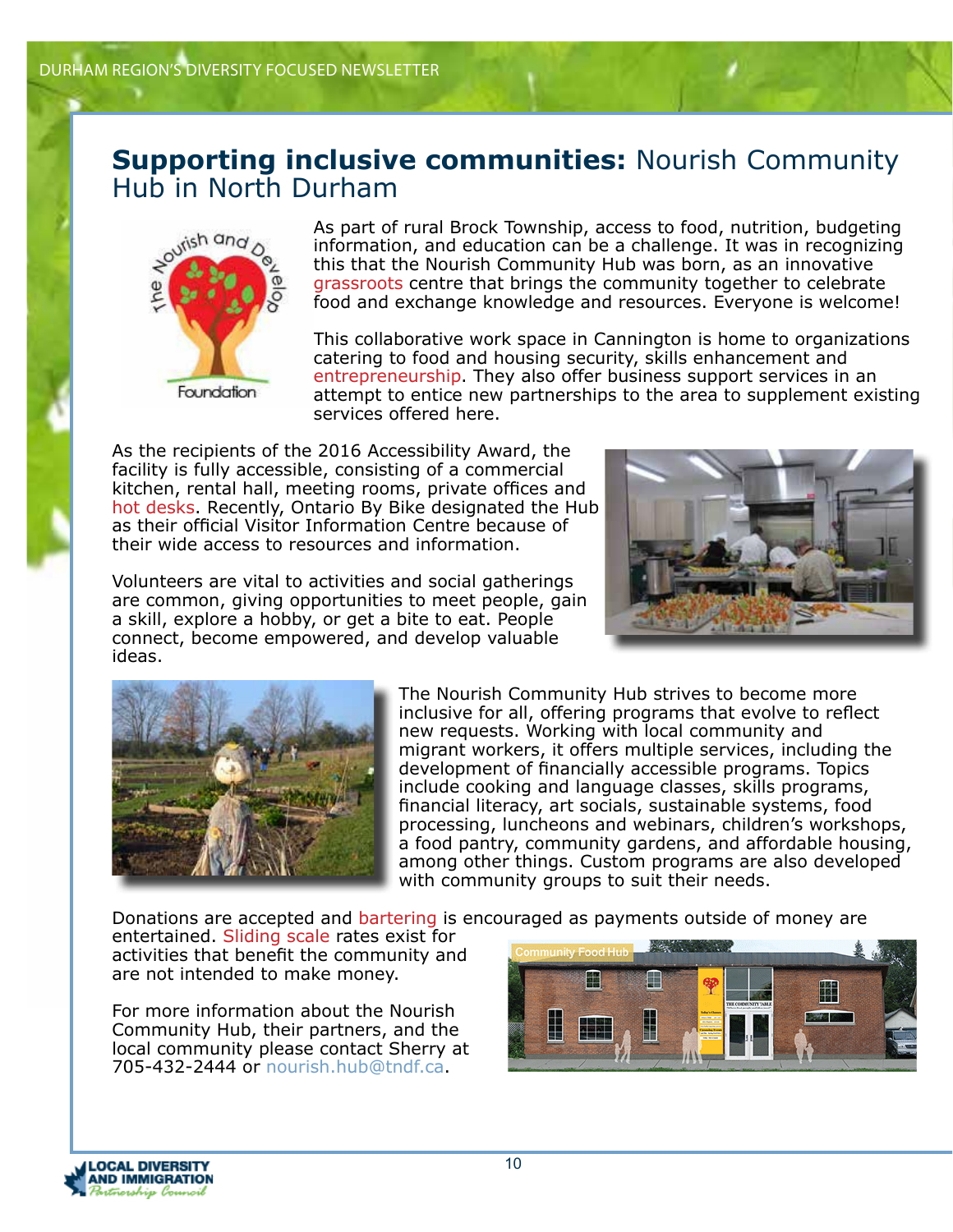# **Supporting healthy communities:** Car seat safety

Safety standards are different in different parts of the world. Car seat safety is taken seriously in Ontario. Every child travelling on Ontario roads is required to be properly secured in a vehicle. Car seats provide safety for children who are too small for an adult seat belt. Children require different car seats depending on their size.

**Stage 1:** Rear-facing seats. The child's height should be less than 30 to 32 inches and they should weigh 4 to 45 lbs.

**Stage 2:** Forward-facing seats. The child's height should be 27 to 52 inches and they should weigh 22 to 70 lbs.

**Stage 3:** Booster seats. The child's height should be 40 to 63 inches and they should weight 40 to 120 lbs.

**Stage 4:** Seat belts. The child's height should be 4'9" (145 cm). Tips to remember:

- Check the expiry date on your car seat.
- Never place a car seat in front of an active air bag.
- Rear-facing car seats should be reclined to a 45 degree angle.
- Always use the tether strap when in the forward-facing position.
- Your car seat should not move more than one inch side to side when installed.
- Always follow the manufacturer's instructions for installation.
- It's the driver's responsibility to make sure each child under 16 years old is secured.
- It's illegal to smoke tobacco in a vehicle with children under 16 years old.

For more information, visit www.durham.ca/carseatsafety.

# **Glossary**

Bartering – exchanging one thing or a service for another thing or service rather than buying the original service

Comfort zone – feeling emotionally and physically safe and content

Daunting – intimidating or scary

Enriched – when something is improved or made better

Entrepreneurship – when a person creates and starts their own business or enterprise

Exemplify – represent something in an ideal way

Grassroots – the public or the people being served by an organization or agency

Ground zero – the exact physical spot that something is happening

Hot desks – shared communal desk space in an organization

Maze – a confusing multi-directional way to get from one spot to another

Sliding scale – a form of payment that takes into account how much a person is able to pay for something based on their income

Vision board – a poster with images and notes that represent a theme or a goal

Winsome – gentle, kind or friendly





Carrying precious cargo?

The Citrgen